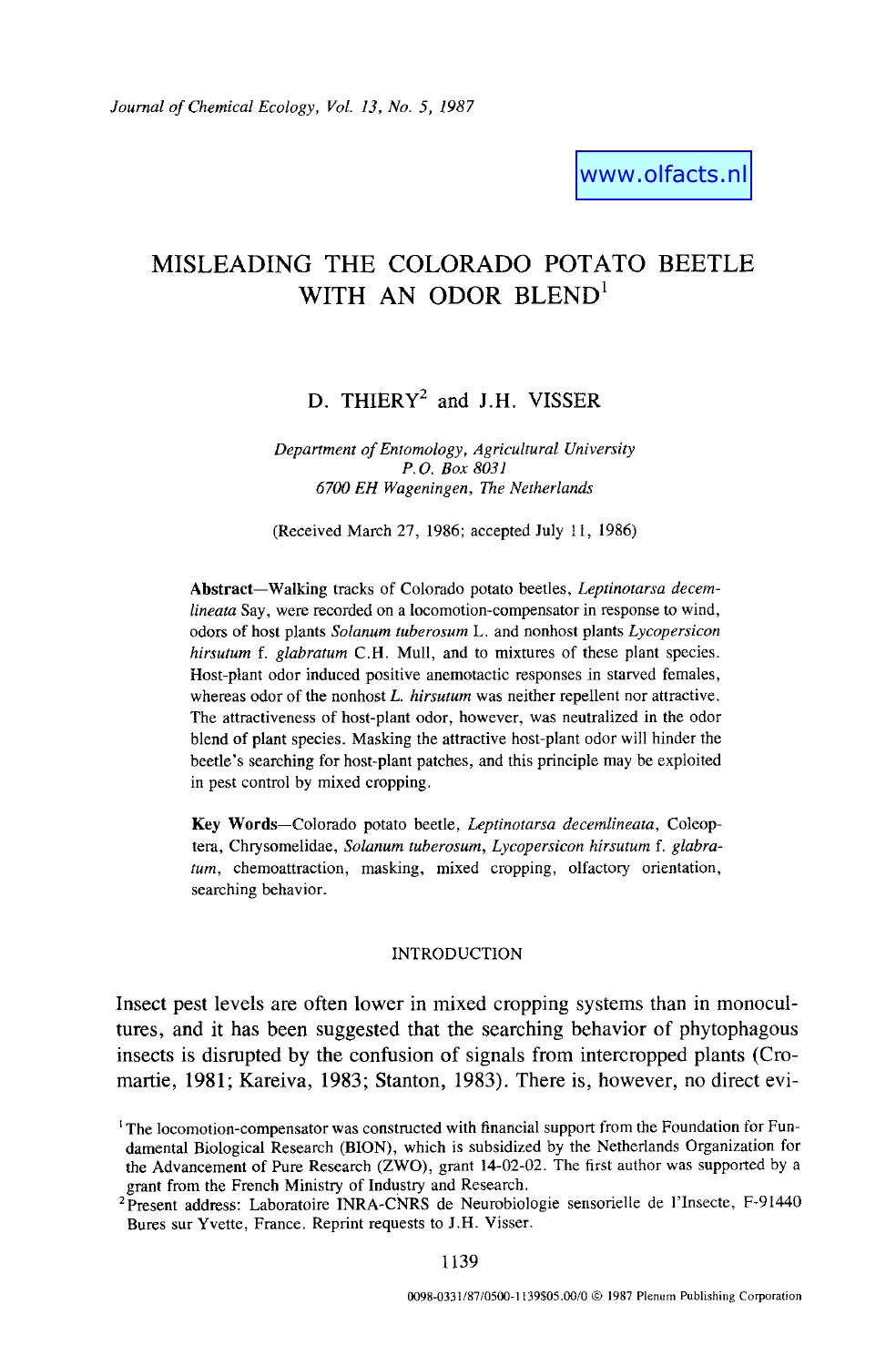dence that when the odor of a nonhost plant is added to a plume of host-plant odor this will disrupt the insect's olfactory orientation. The purpose of the present study was to see whether odor blending affects the olfactory orientation of the Colorado potato beetle, *Leptinotarsa decemlineata* Say, towards its hostplant potato *Solanum tuberosum L.* 

The walking Colorado potato beetle responds to potato-plant odor by an odor-conditioned positive anemotaxis (Visser, 1976; Visser and Thiery, 1985). The composition of the potato leaf odor was previously studied (Visser et al., 1979; Visser, 1983), and electrophysiological experiments revealed the characteristics of the antennal olfactory receptors (Visser, 1979, 1983).

Although in laboratory studies experimental conditions are precisely controlled, which makes a comparison with field conditions difficult, this approach is essential to study the behavioral patterns that underlie the insect's colonization of host-plant patches in the field. This paper presents data on the odorconditioned anemotaxes of Colorado potato beetles as released by host-plant odor, and the effects of nonhost-plant odor on these responses. We used as a source of nonhost-plant odor the strong-smelling wild tomato *Lycopersicon hirsutum f. glabratum* C.H. Mull.

### METHODS AND MATERIALS

*Recordings of Behavior.* Experiments were previously described on the orientation of Colorado potato beetles towards a source of windborne potatoplant odor in a low-speed wind tunnel (Visser, 1976). In the present study, behavioral responses of beetles were recorded using a locomotion-compensator in front of this wind tunnel. The insect test section of the original tunnel was removed, and the flow leaving the contraction passed over the beetle walking on the locomotion-compensator. This instrument, which was designed by E. Kramer and P. Heinecke (Max-Planck-Institut fuer Verhaltensphysiologie, Seewiesen, FRG), has been used in a number of studies on insect orientation (Kramer, 1976; Weber et al., 1981).

In brief, the locomotion-compensator operates as follows: an insect walks freely on top of a large sphere while its positional change is monitored by means of a beam of light reflected by a small mirror which is glued to its elytra. Walking activity is continuously compensated by two motors rolling the sphere in the opposite direction. The rotations of the sphere are detected by two pulse generators in contact with the sphere, and pulses are recorded and analyzed by a computer. In this way, the beetle's position was recorded every second, and walking speed and direction were calculated. Full technical details of this equipment will be presented elsewhere (Visser and Thiery, in preparation).

*Insects and Plants.* Beetles were obtained from laboratory stock culture.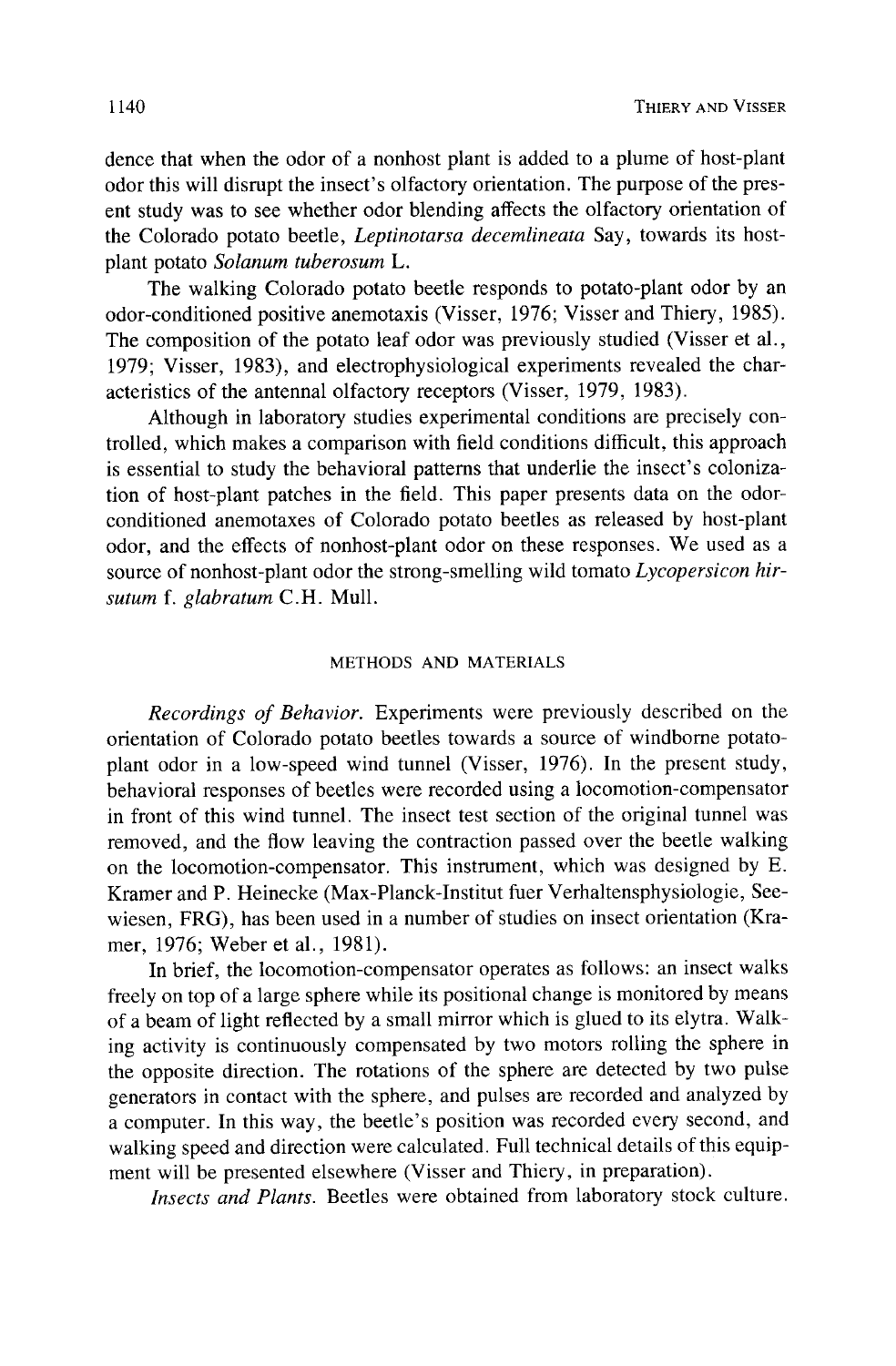Newly emerged females were fed for 2 hr on potato foliage and then starved for at least 12 hr prior to the experiments. At the time of the experiments, the females were about one day old. Plants were reared in greenhouses: potatoes *Solanum tuberosum* cultivar Eigenheimer, and wild tomatoes *Lycopersicon hirsuture f. glabratum.* 

*Experiments.* Individual females were exposed for 10 min to each of four subsequent stimuli: (1) a clean air flow of 80 cm/sec as control, and the same air flow carrying (2) the odor of wild tomato *L. hirsutum f. glabratum,* (3) the odor of potato *S. tuberosum,* and (4) the odor from a mixture of the two plant species. At least 1 hr elapsed between successive exposures of individual females. For each plant species, three pots of fully grown plants were placed in the dark upwind section of the wind tunnel, and contained approximately an equal volume of foliage. The experiments were conducted at  $24^{\circ}$ C. Light intensity on top of the sphere was set at 1750 lux by means of two high-frequency illumination units (2500 Hz). The air speed was measured at the outlet of the wind tunnel. Other conditions were previously described (Thiery and Visser, 1986).

*Analyses of Responses.* Five variables are used to describe the beetle's responses: (1) walking speed as the mean of 599 instantaneous speeds per individual, (2) vector length as the resultant displacement from the origin after 600 sec, (3) straightness of the track as the quotient of the vector length and the total length of the walking'track, (4) time spent walking upwind corresponds to the proportion of angle observations with deviations of less than  $60^\circ$  from the wind direction, and (5) upwind length as the upwind displacement after 600 sec. Variables were compared between treatments using nonparametric statistics (Siegel, 1956): sign test (variable 3) and Wilcoxon's test (variable 1, 2, 4, and 5). In this way the variables from the treatments were tested as related samples which compensates for the large variations in walking speeds between individual beetles.

## RESULTS AND DISCUSSION

*Orientation Responses.* Representative walking tracks of an individual female in response to wind, nonhost-plant odor, host-plant odor, and odor of the mixture of host and nonhost plants are shown in Figure  $1(a-d)$ . Circular distributions of the beetles in the four treatments are depicted in Figure 2, and Table 1 shows the corresponding values of the variables that quantify orientation.

In a clean air flow, Colorado potato beetles walked with a weak preference for upwind directions which is manifested by their net upwind displacement (Table 1). In this stimulus condition the beetles did not walk very straight (straightness is 0.38). Odor of the wild tomato did not elicit an increase in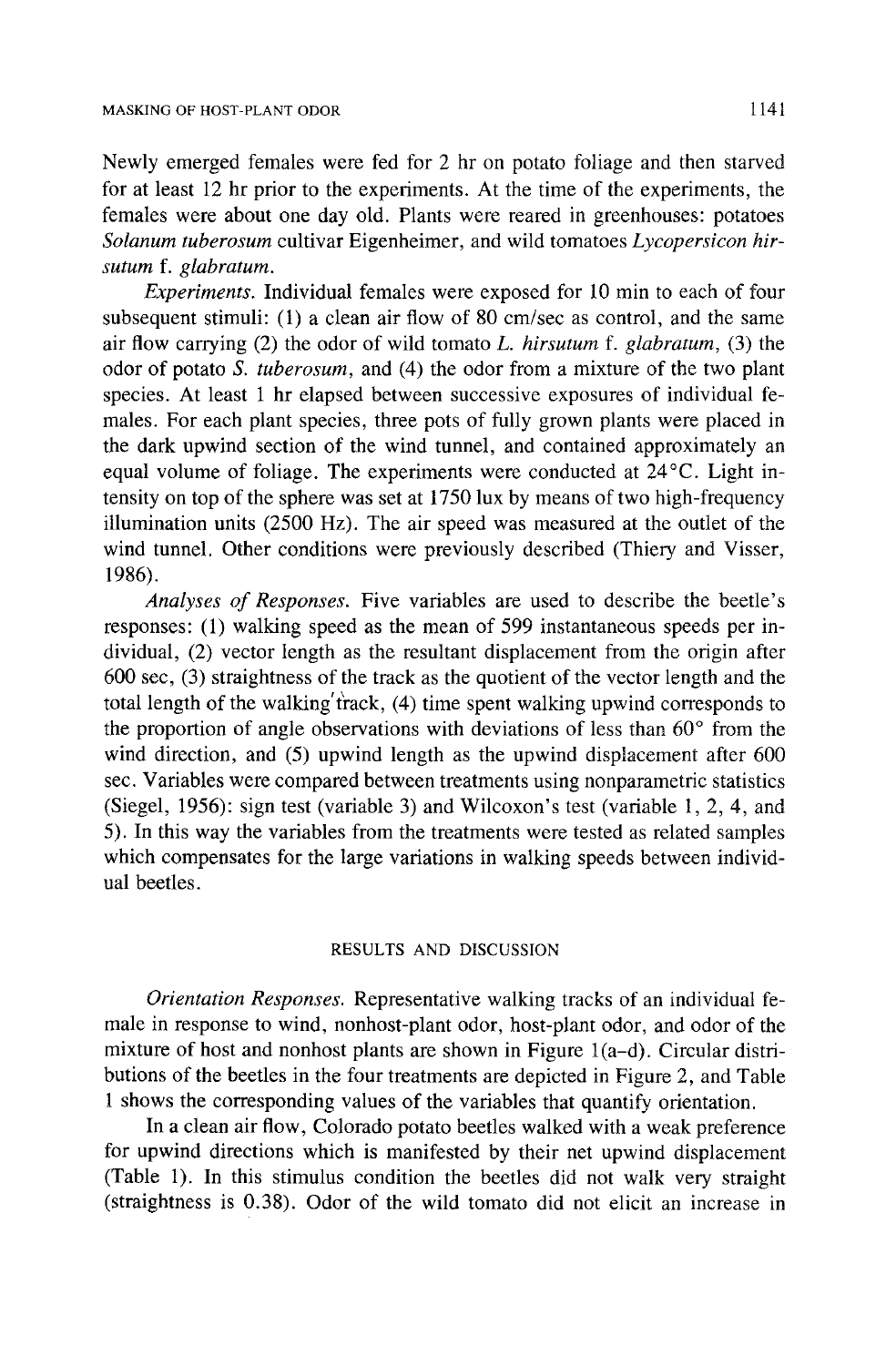

FIG. 1. Tracks of one female Colorado potato beetle in four successive treatments of 10 min each: (a) wind control, (b) *Lycopersicon hirsutum* odor, (c) *Solanum tuberosum*  odor, and (d) odor blend of *L. hirsutum* and *S. tuberosum.* Arrow indicates wind direction. The plotter was reset to the origin automatically at reaching the edge of the paper.

upwind responses of the beetles. Vector length, straightness, upwind time, and upwind length were not changed as compared with clean air. However, walking speed decreased significantly relative to that in clean air.

When stimulated by potato-plant odor, all beetles orientated completely upwind (Figure 2, Table 1). They spent most of their time walking straight upwind towards the odor source, as can be seen in an increased straightness and upwind time. The resultant vector measured about twice the vector length from the previous experiments. The upwind length equaled approximately the vector length since the latter was pointed strictly upwind.

The odor blend consisting of *L. hirsutum* and *S. tuberosum* volatiles, however, caused a decrease of all variables. Vector length, straightness, upwind time, and upwind length of the track were comparable with those in the clean air treatment. The significant decrease of walking speed did not cause a further reduction in vector length or upwind length (Table 1). The presence of nonhostplant odor in the air flow apparently inhibits the positive anemotactic responses which are observed with potato plant odor; the beetles do not walk upwind.

*Masking by Nonhost-Plant Odor.* When compared with the wind stimulus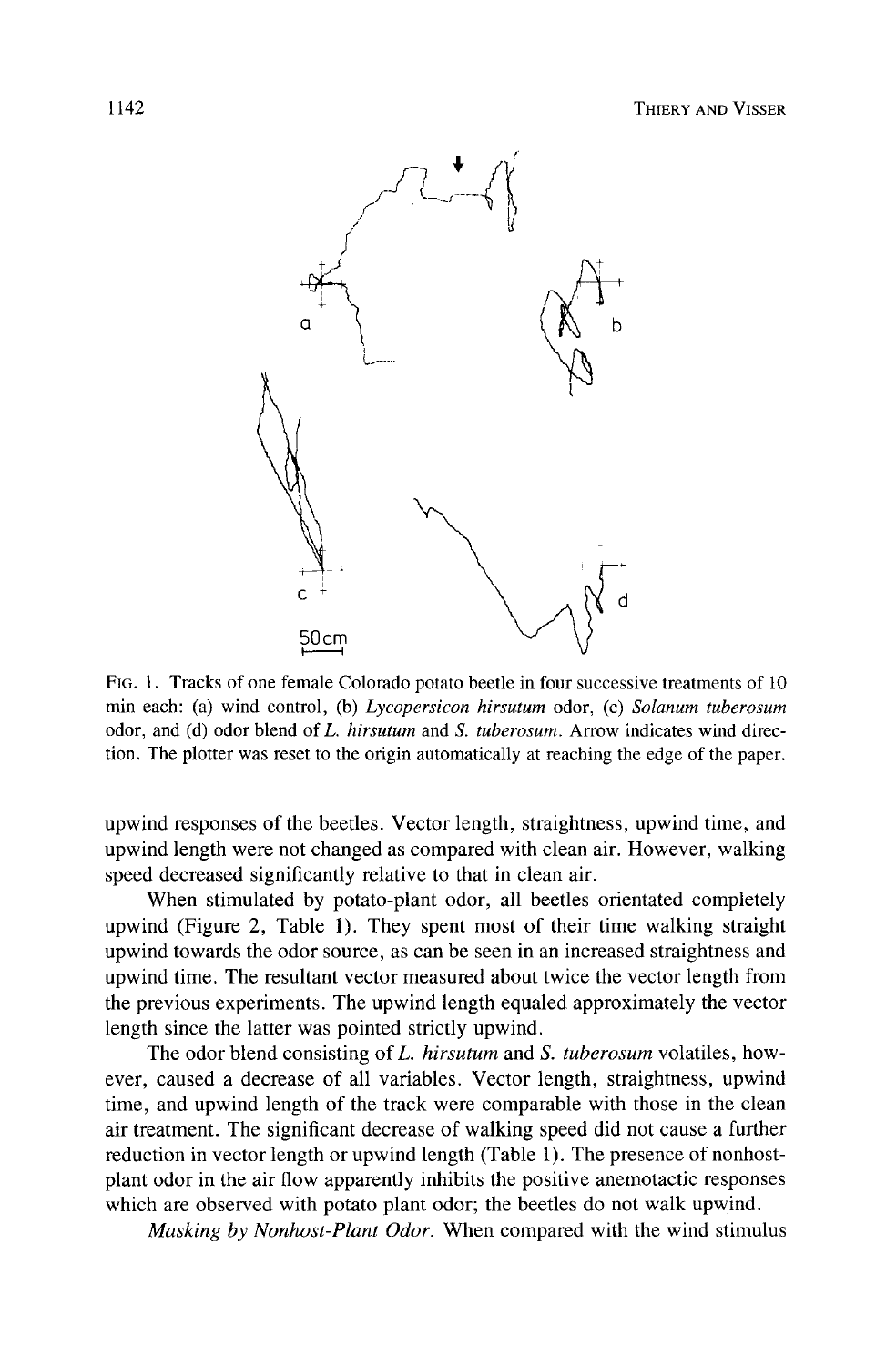

FIG. 2. Circular distribution of 31 female Colorado potato beetles in four successive treatments: (a) wind control, (b) *Lycopersicon hirsutum* odor, (c) *Solanum tuberosum*  odor, and (d) odor blend of *L. hirsutum* and *S. tuberosum.* Each line represents the vector of displaçement of one beetle after 10 min of walking. The mean vector length in each treatment is shown as the radius of the circle. Up: upwind component of the mean vector. 'Arrows indicate wind direction.

alone, wild tomato is neither repellent nor attractive. The beetle's walking speed is reduced on stimulation by both the odor of wild tomatoes, and the blend of odors. Nevertheless, in these conditions vector length and upwind length are comparable with those measured in pure wind. This implies that repellency is not involved since this term is defined as a movement being directed away from the odor source (Dethier et al., 1960), and would be directed downwind. The neutralization of orientation responses in the Colorado potato beetle is interpreted as the result of olfactory camouflage of the host plant by combining it with a different odor. An essential part of the attractive potato leaf odor consists of a complex of  $C_6$  alcohols, aldehydes, and corresponding derivatives generally distributed in green leaves (Visser et al., 1979). The specificity of this so-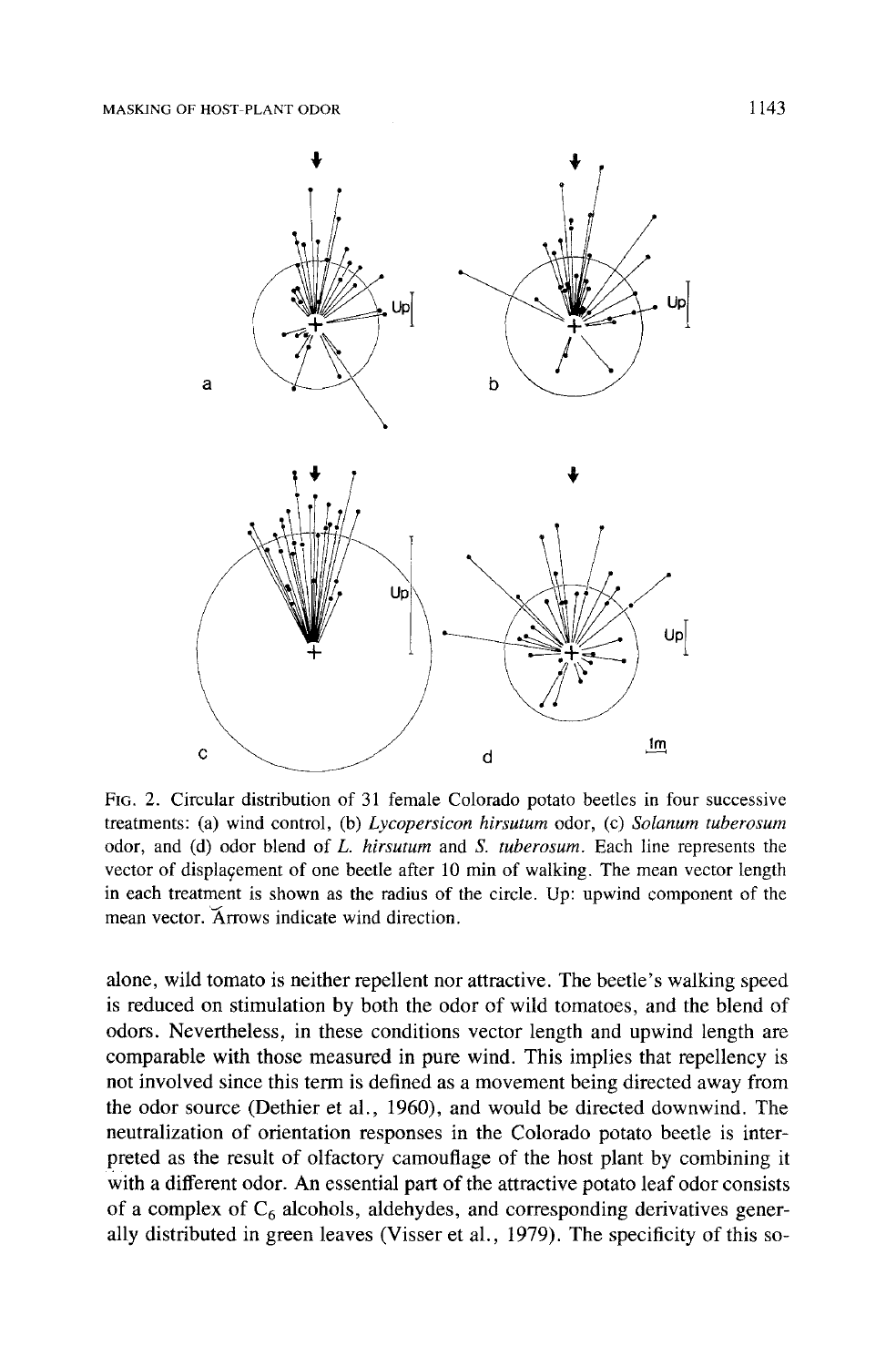| Stimulus     | Walking<br>speed<br>(mm/sec) | Vector<br>length<br>(mm) | Straightness   | Time<br>walking<br>upwind<br>(%) | Upwind<br>length<br>(mm) |
|--------------|------------------------------|--------------------------|----------------|----------------------------------|--------------------------|
| Wind         | $14.2 + 0.8a^{b}$            | $3289 + 626a$            | $0.38 + 0.06a$ | $57 + 7a$                        | $1675 + 1054a$           |
| L. hirsutum  | $11.8 + 0.7b$                | $3559 + 733a$            | $0.49 + 0.09a$ | $65 + 7a$                        | $2442 + 924a$            |
| S. tuberosum | $13.8 + 0.7a$                | $6210 \pm 682b$          | $0.75 + 0.06b$ | $86 + 4b$                        | $6014 + 692b$            |
| Odor blend   | $12.3 + 0.6b$                | $3420 \pm 702a$          | $0.46 + 0.09a$ | $57 \pm 7a$                      | $1823 + 918a$            |

TABLE 1. RESPONSES OF FEMALE COLORADO POTATO BEETLES TO ODORS OF *Lycopersicon hirsutum, Solanum tuberosum, AND MIXTURES OF PLANT SPECIES<sup>a</sup>* 

<sup>a</sup> Data represent means  $\pm 95\%$  confidence intervals (two-tailed). Number of beetles is 31.

<sup>b</sup> Different letters in a column indicate statistical differences between treatments at  $P < 0.001$  (twotailed).

called green odor is set by the ratios of its individual components, since changing their ratios, by addition of pure volatile chemicals, interrupts the upwind movements of the beetles (Visser and Avé, 1978). In the present study it is shown that addition of the odor of wild tomato plants to the potato-leaf odor, likewise blocks the release of positive anemotactic responses in this beetle.

It is noteworthy that an accession of L. *hirsutum f. glabratum* that contains high levels of 2-tridecanone, is resistant to the Colorado potato beetle (Kennedy and Sorenson, 1985). In other experiments, the camouflage of potato plants was also obtained by adding the odor of cabbage *Brassica oleracea* L. var. *gemmifera* DC. (Thiery and Visser, 1986). For that reason, masking of host-plant odor is thought to be caused by the change in green odor composition, although further experiments are needed in order to exclude 2-tridecanone as a masking component.

Potato plant odor releases odor-conditioned positive anemotactic responses in females as well as in males and postdiapause beetles (Visser, 1976; Visser and Nielsen, 1977). The disruption of olfactory orientation by the mixing of odors occurs independently of the beetle's feeding experience since its emergence; the same effects were found when "naive" females were used (Thiery and Visser, 1986).

*Mixed Cropping.* The translation of the present findings on odor blending to field conditions requires consideration of the relevance of the beetle's walking behavior to field conditions and the extent of odor blending in the atmosphere. In Western Europe host-plant finding by the Colorado potato beetle happens mainly while the beetle is walking (the late J. de Wilde, unpublished field observations 1979, 1981). Newly emerged and postdiapause adults are unable to fly until 8-10 days of age when flight muscles are fully developed (De Kort, 1969). In the field, wind turbulence will blend volatiles from a mixed stand of plants (Stanton, 1983; Visser, 1986). It is expected, therefore, that the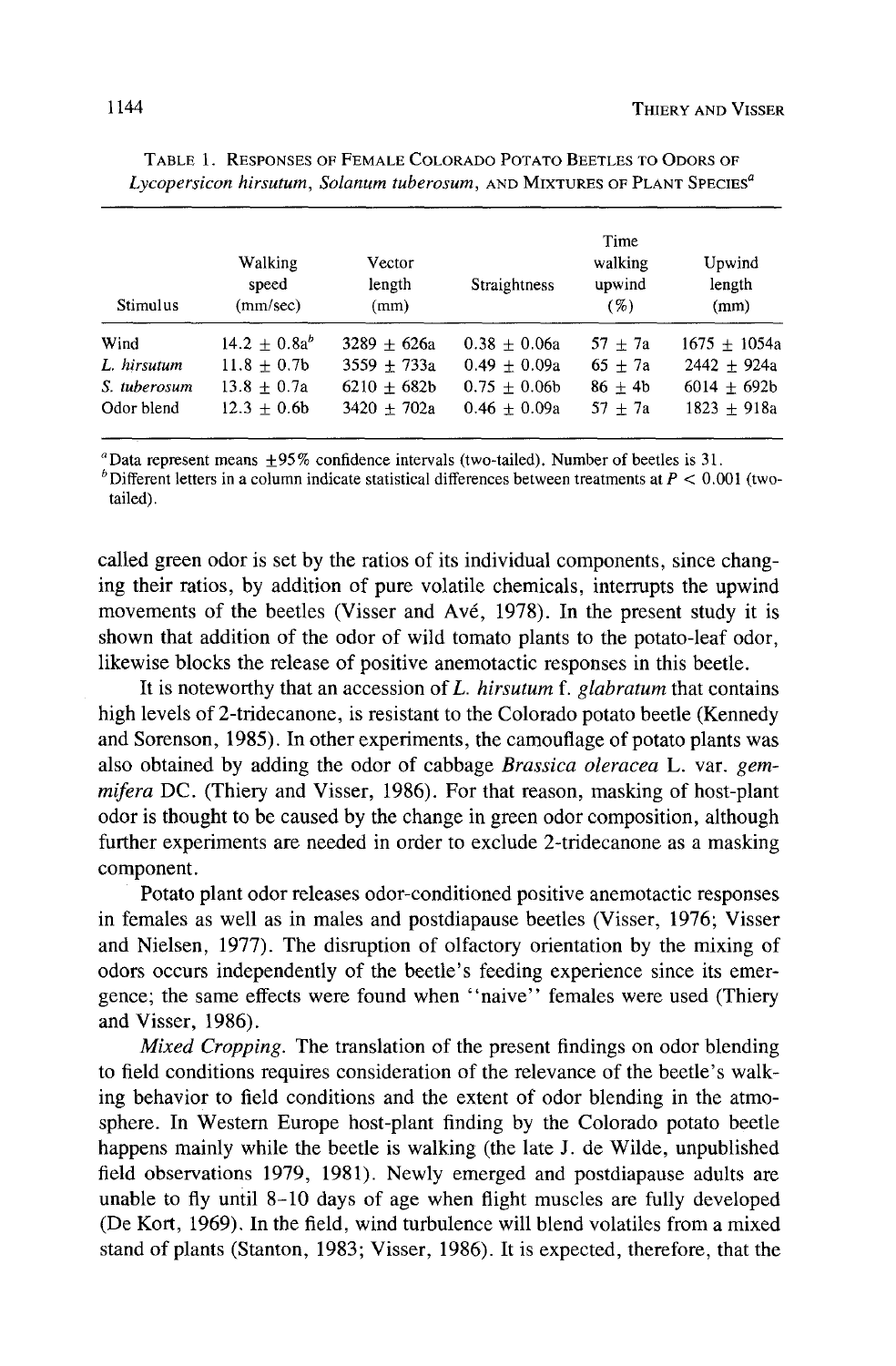beetle's range of attraction to host-plant odor is reduced in mixed cropping systems. Masking the attractive host-plant odor will then hinder the beetle's searching for host plants.

Bach (1982) reported recaptures of Colorado potato beetles which were released between small field plots containing different arrangements of host and nonhost plants. In contrast with the conclusions of the present laboratory study, she emphasized that the colonization of these beetles did not appear to be negatively affected by the presence of nonhost plants, like melon. Apart from not mentioning sex, age, and prior starvation period of the beetles, information is lacking on relevant abiotic factors such as temperatures and the prevailing wind direction. Since Bach noted that statistics were not justified with the small sample size used, this study is insufficient to conclude that plant diversity does not hinder the colonization of host plants by Colorado potato beetles.

Panasiuk (1984) and Schearer (1984) reported volatiles of tansy *Tanacetum vulgare*, that repelled Colorado potato beetles. Their studies were undertaken in order to isolate components which cause the observed reductions of beetle populations when potatoes were interplanted with tansy. These two investigations applied nearly the same methodology; however, their results differed strikingly. For example, Panasiuk reported that  $\alpha$ -pinene attracted beetles, whereas Schearer's data suggested repellency of this compound. These observations contradict EAG data showing that the antennal receptors of the Colorado potato beetle are insensitive to this compound; small EAG responses were solely obtained to high doses that are not present in the headspace of plants (Visser, 1979). Moreover, the reports of Panasiuk and Schearer do not contain substantial data on beetle responses, and the applied doses exceeded many times their concentrations in natural plant-odor blends. The suggestion that the compounds which they identified as repellents are responsible for the reductions of beetle populations in interplantings is premature since an extreme dose of any volatile compound will be repellent (Visser, 1986).

*Conclusions.* Plant odors are composed of general as well as specific components (Visser, 1986). The present study shows evidence that the attractive host-plant odor is masked on blending with nonhost-plant odor. In heterogeneous ecosystems and in mixed croppings, it is expected, therefore, that hostplant odors are frequently camouflaged. This principle needs further experimentation to develop intelligent methods of intercropping for insect pest control.

*Acknowledgments--The* authors thank A.K. Minks, L.M. Schoonhoven, and S.A. Ward for critical discussion and comments on the manuscript.

#### **REFERENCES**

BACH, C.E. 1982. The influence of plant dispersion on movement patterns of the Colorado potato beetle, *Leptinotarsa decemlineata* (Coleoptera: Chrysomelidae). *Great Lakes Entomol.* 15:247- 252.